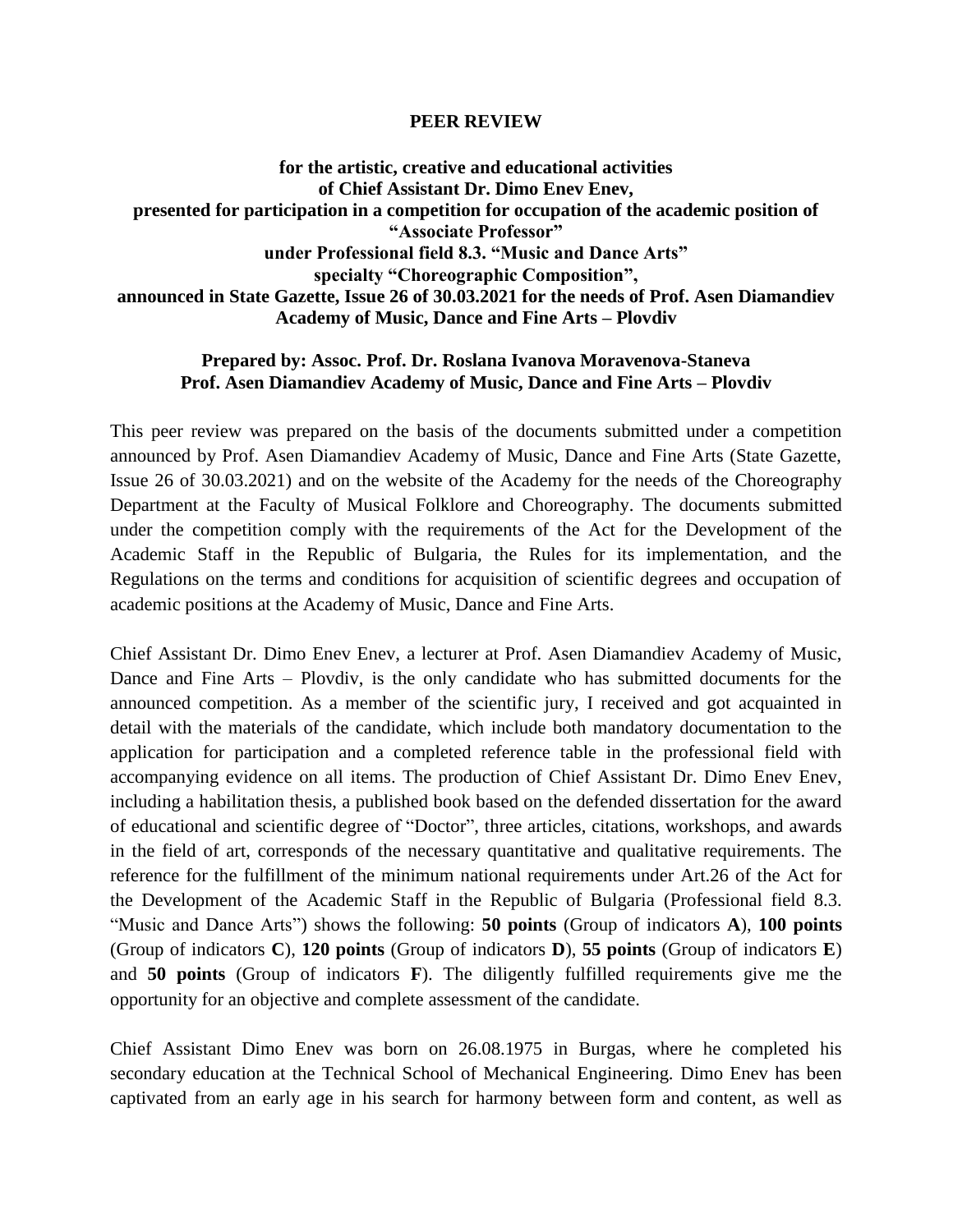authentic folklore and its dance transformation. For ten years he has been a member of the amateur dance groups at the House of the People's Army – Burgas and the Atanas Manchev Dance Ensemble. In 1999 he received a Master's degree in Choreography at the Academy of Music, Dance and Fine Arts. Since 2010 he has been a lecturer in the following disciplines: Choreographic Composition, Choreographic Directing, Staging of Dance Forms, and Samples of Bulgarian Folk Choreography. He also teaches the discipline Processing of Bulgarian Folk Dances in a course for postgraduate qualification at the Language and Specialized Training Department of the Academy of Music, Dance and Fine Arts, as well as Bulgarian Folk Dances in a candidate student course. He successfully defended his educational and scientific degree "Doctor" with a dissertation on the topic: *"The Unknown Erkech – the Path from Youth Teasing to Marriage"*. Emphasizing these intriguing searches, Dimo Enev shows with his dance works part of the repertoire of the Trakiya Folkore Ensemble – *"Strandzha Impression"* and *"Parvomayski Maystorlatsi"*, which also find place with the Bravo Folklore Dance Ensemble at the Hadzhi Dimitar Community Center in Sliven. He himself performed actively as a dancer in the Trakiya Ensemble in Plovdiv. All of this largely predetermines the relevance, details, and importance of the scientific research, namely – the close connection with the work of Prof. Kiril Dzhenev.

Already at the first reading of the monograph *"Dramaturgical Activity – A Basic Approach in Building the Dance Form In The Work of Prof. Kiril Dzhenev"*, it can be seen that Chief Assistant Dr. Dimo Enev attracts attention with the clear intention to shed light on the littleknown in detail constructive part of the work of the brilliant choreographer and insightful interpreter of Bulgarian dance folklore Prof. Dzhenev. At the beginning of the research the author makes a request for strong motivation and a serious analytical view, supported by the fact that his long career is closely connected with the Trakiya Folklore Ensemble – Plovdiv. This favorable opportunity allows him to touch the most reliable sources and get to know in detail the dance heritage of the famous choreographer. Professional choreographic art in the process of its development and improvement has always relied on folk dance, borrowing and transforming many of its elements. Drawing from the authentic original source, the professional folklore choreographic art tries to introduce the viewer to the sacred in our folklore. Here the personal intervention of the choreographer is mandatory and in-depth not only in terms of dramatic and compositional construction of the work, but also in search of new original, dance, pantomime, and other techniques that will successfully defend the theme and the idea of the work. Following the dramatic thread, Chief Assistant Dr. Dimo Enev creates a parallel context, reflecting the influence of different techniques in the process of ideological and lexical development of the works in question. For this purpose he analyzes the dances of Prof. Kiril Dzhenev, which are compositionally different.

In the first chapter *"The Effective Approach in the Construction of the Divertissement Dance – A Key Feature in the Work of Prof. Kiril Dzhenev"*, Dimo Enev analyzes the divertissement – *"Thracian Dance"* and *"Festive Thracian Dance"* to the music of Todor Prashtakov.